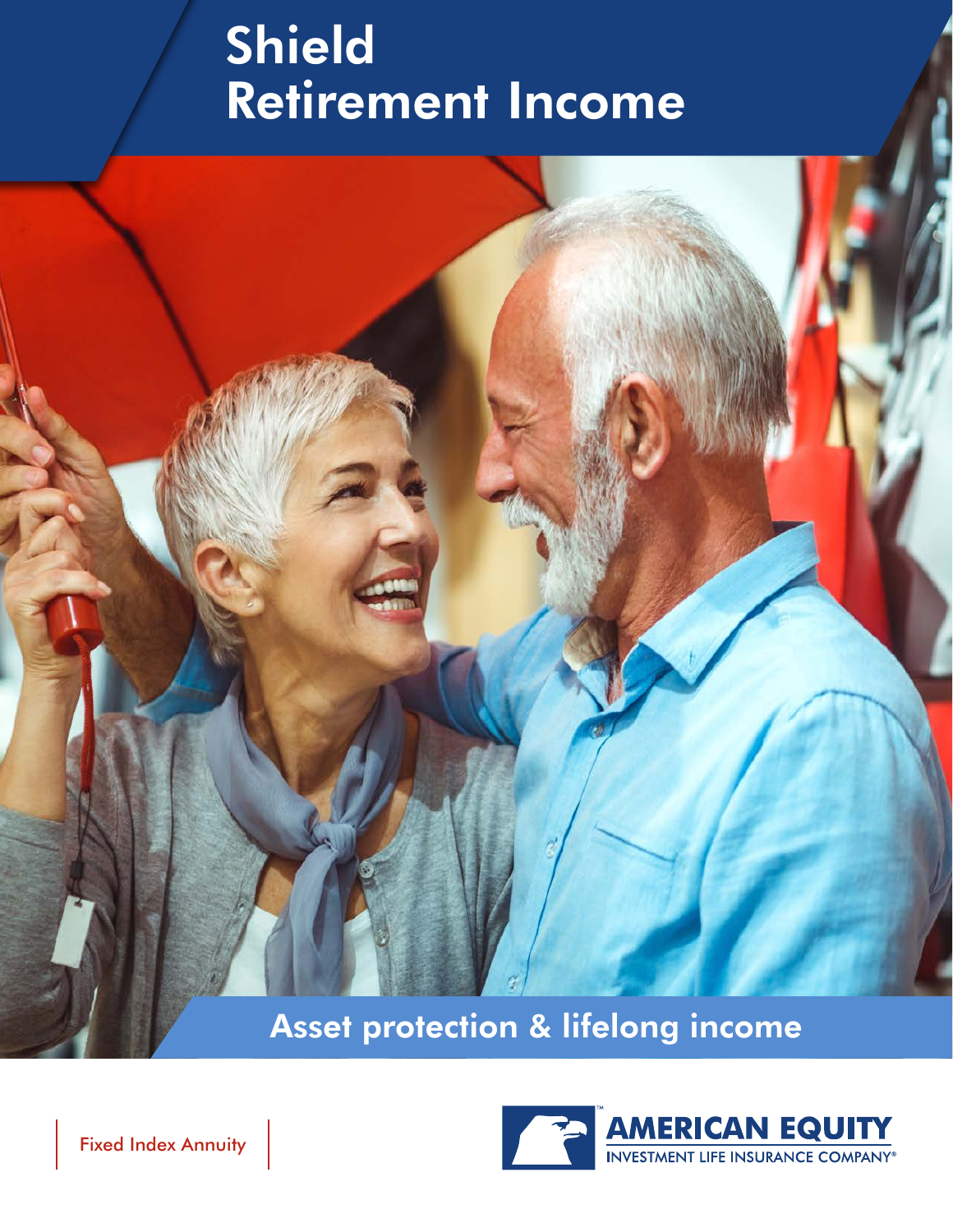## IncomeShield 10 Fixed index annuity and lifetime income benefit rider with wellbeing benefit

Shield your assets with the benefits of an IncomeShield 10 fixed index annuity (FIA) with guaranteed lifetime income stream.

### Retirement Unknown:

#### What is the impact of a market downturn on my retirement portfolio?

This Retirement Unknown, sometimes referred to as market risk, is the tendency for an investor's assets to fluctuate in value. The future value of stocks, mutual funds, and even bonds are not guaranteed. A decline in market value of any of these instruments can reduce the value of a retirement portfolio. Moreover, if a retiree is drawing down a portfolio by making withdrawals, it compounds this problem. If a withdrawal is taken while the market is down, it will take an increase in value, much greater than the decrease, for the portfolio to recover. Many investors do not fully appreciate the impact of a market decline combined with a drawdown. The chart below illustrates four different market decline scenarios, and how the portfolio will behave if withdrawals are taken at 0%, 4% or 6%.



Example shown for illustrative purposes only and does not reflect any specific investment.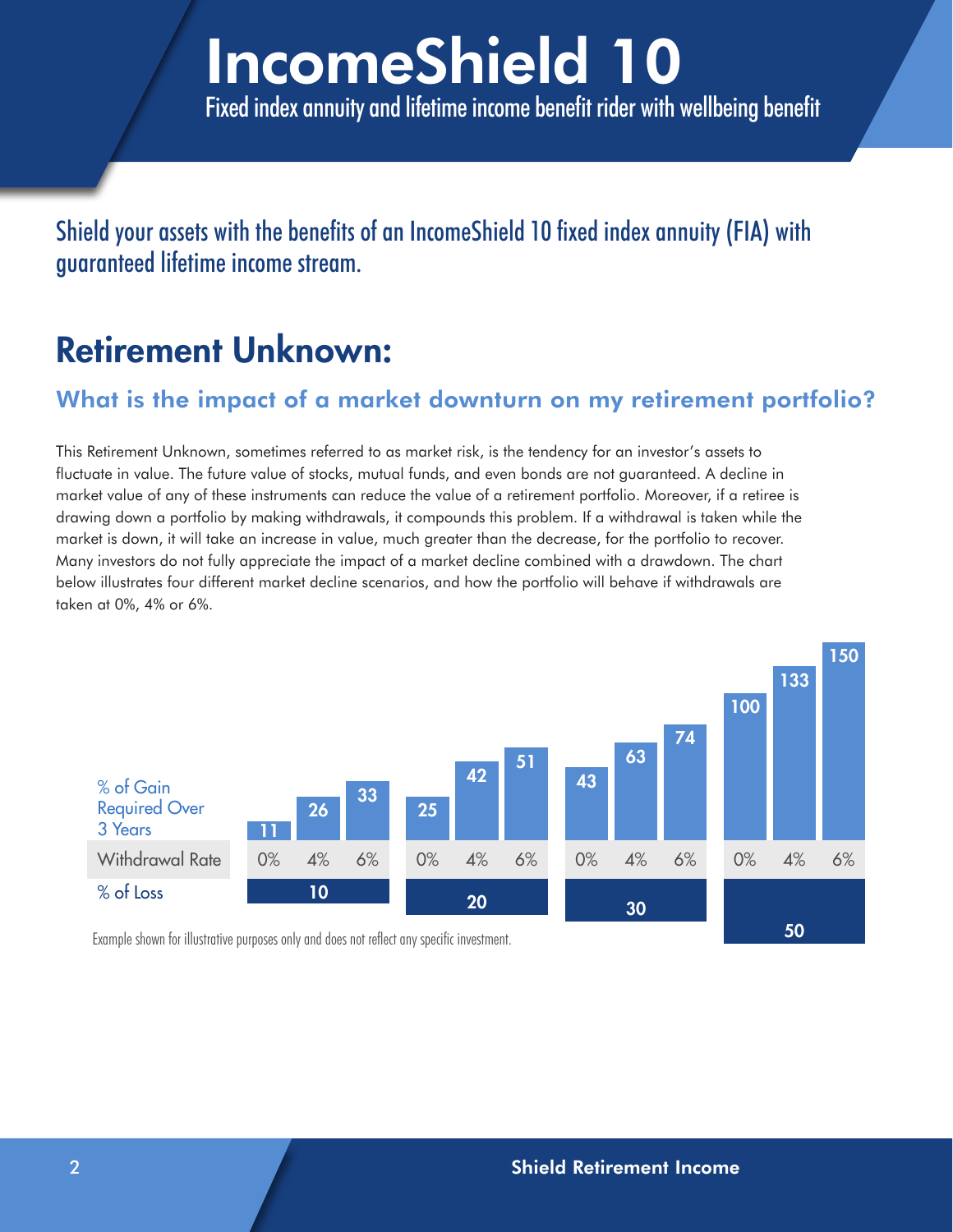#### Retirement Unknown: Longevity Risk



Refers to the possibility of depleting a portfolio during the investor's lifetime. The average American turning 65-years old today is expected to live approximately 20 more years.<sup>1</sup> Traditional retirement accounts offer no assurance that assets will last a lifetime, but annuities can.



Longevity risk can compound when a retiree develops a need for long-term care (LTC) or develops a chronic condition that requires a spend-down of assets more rapidly than expected. Approximately 52% of Americans turning 65 today will develop a disability serious enough to require LTC and could incur about \$138,000 in future LTC costs.2 On average, families will pay about 50% of these expenses out-of-pocket.2



The right annuity can enhance benefits at time-of-need and mitigate this risk.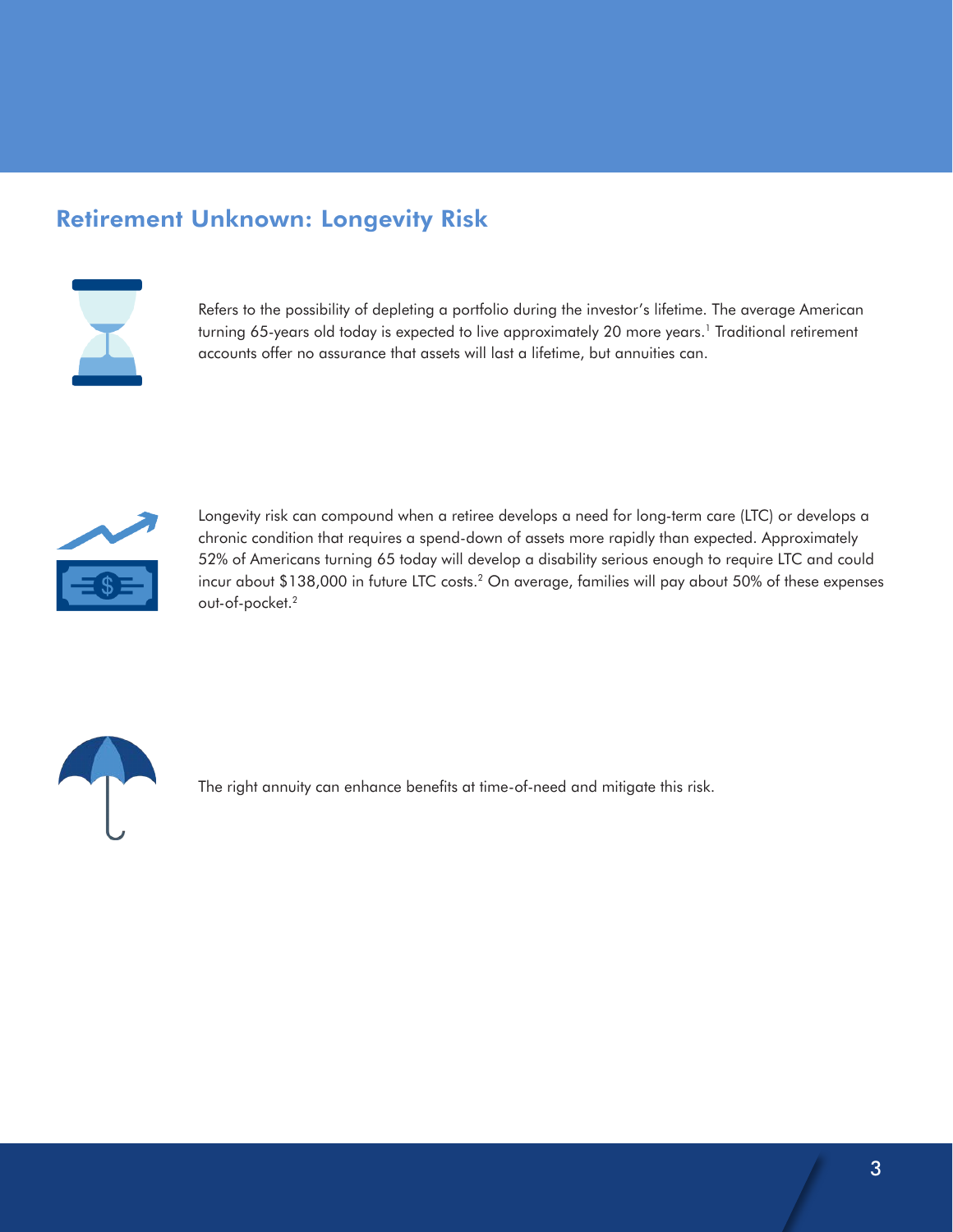## IncomeShield 10 Fixed index annuity and lifetime income benefit rider with wellbeing benefit

No. 1 choice for independent agents looking to secure lifetime income with a 10-year surrender charge fixed index annuity (FIA) with guaranteed lifetime income stream.4





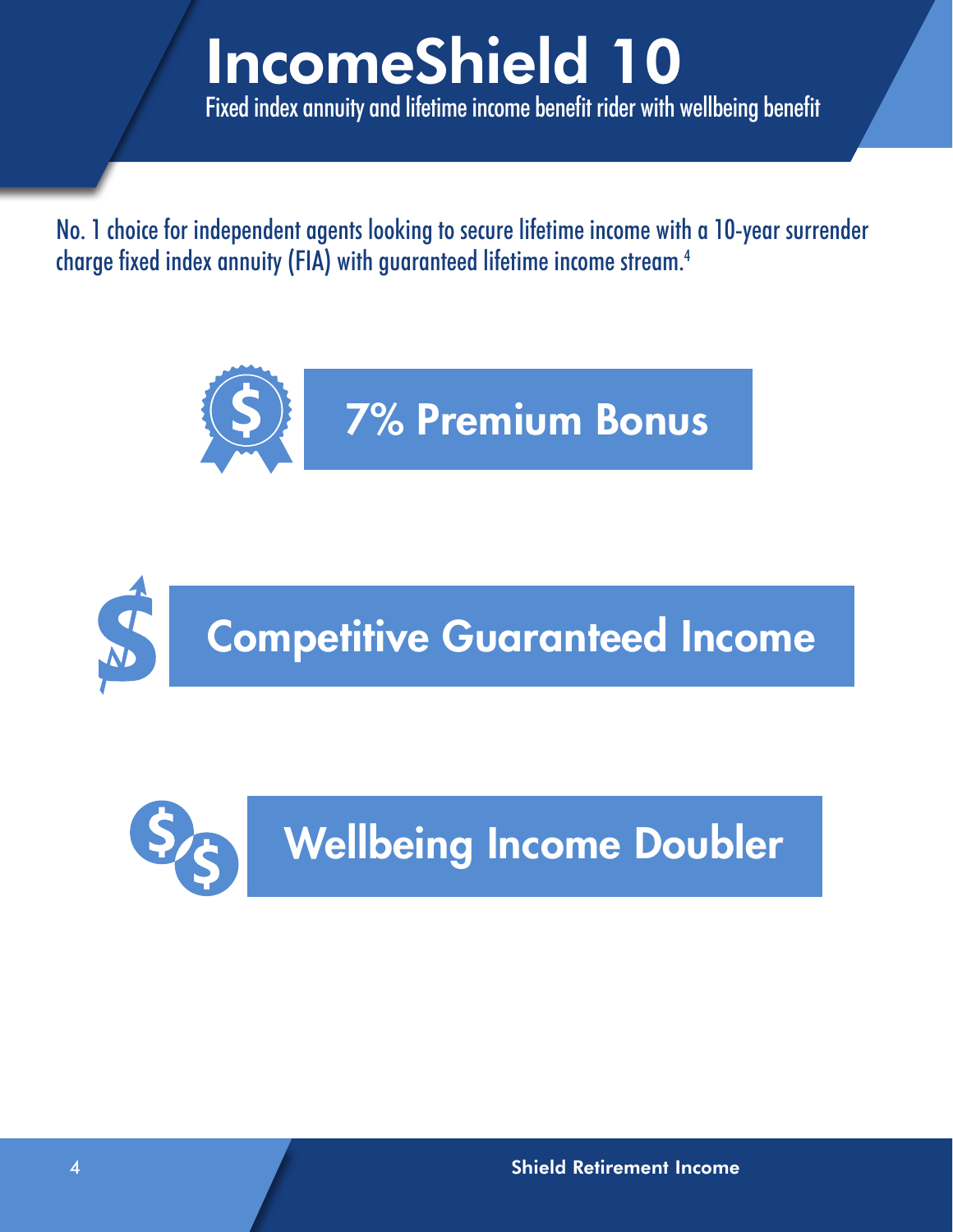## Product Highlights

#### $\vee$ ) First Year Premium Bonus

A 7% first year premium bonus is credited to the contract value and income account value that vests over time. Bonus available on 1st year premiums. Each year after the 1st contract year, a percentage of the bonus is vested, until 100% vested at the end of the 10th contract year. Vested amounts of the bonus are the amounts not forfeited as a result of an early withdrawal or surrender. Bonus, surrender charges, and vesting schedules may vary by state. See brochure and disclosure for details.

#### Competitive Guaranteed Income

IncomeShield 10 provides one of the highest income payouts available in the market of FIA products.

#### Lifetime Income Benefit Rider: Flexibility of Income Payments Based on Time Frame

There are multiple rider options for when to start taking lifetime income payments. Income can be available in as little as 30 days or deferred up to 15 years. Electing to add a Lifetime Income Benefit Rider is optional, and there are multiple riders to choose from including a no-fee rider as well as riders with varying annual fees.

#### Wellbeing Benefit Rider: Income Supplement for Owner and Spouse

The Wellbeing Benefit Rider provides an "income doubler," meaning the contract owner's income payment can increase as much at 200%, for joint owners, over the five-year life of the rider in the event that he or she is unable to perform two of the six activities of daily living (ADLs). If the spouse of the contract-owner cannot perform two of the six ADL's and qualifies for this benefit, joint payout is 150%. There is a two-year waiting period before benefit activation.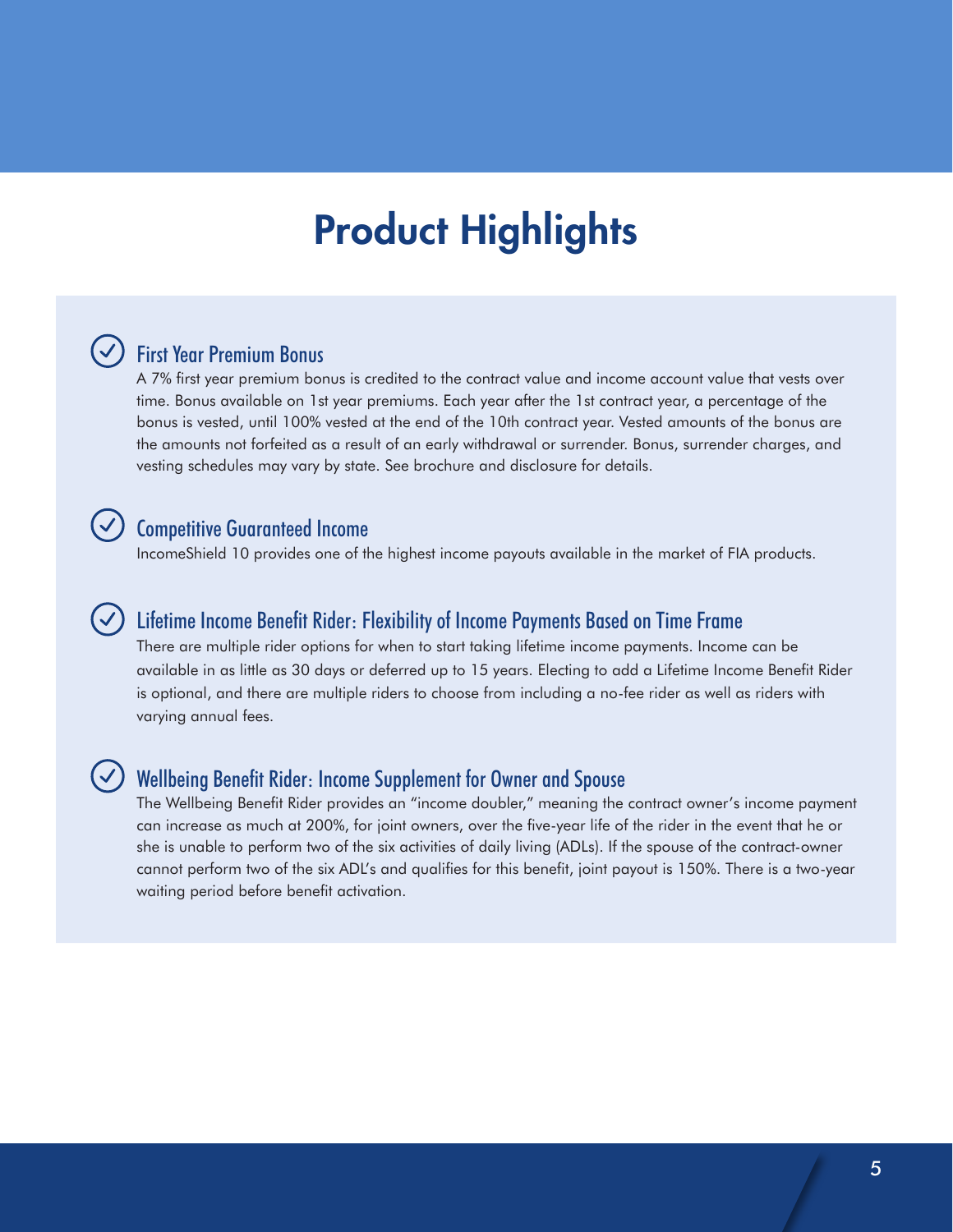## IncomeShield 10 Fixed index annuity and lifetime income benefit rider with wellbeing benefit

## Income for Now and for Life



\*Based on IAV, Deducted from Contract Value for Increased Payments Related to Significant Care Costs. \*\*Wellbeing Benefit available with additional 1.2% Rider Fee.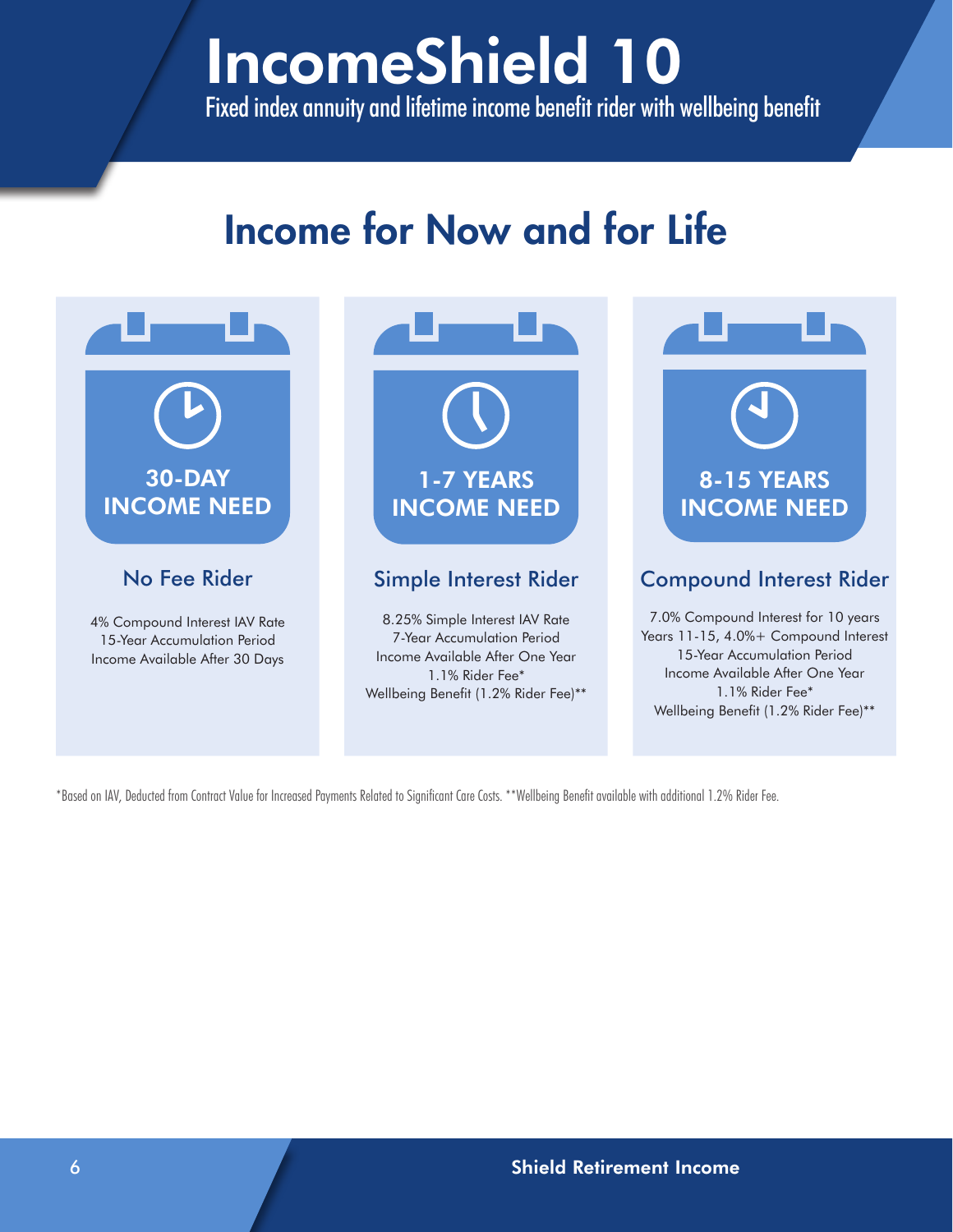## **Disclosures**

1 Source: https://www.statista.com/statistics/266657/us-life-expectancy-for-men-aat-the-age-of-65-years-since-1960/

2 Source: https://aspe.hhs.gov/basic-report/long-term-services-and-supports-older-americans-risks-and-financing-research-brief

3 Source: https://www.american-equity.com/about

4 Source: Secure Retirement Institute: Index Annuity Guaranteed Lifetime Withdrawal Benefit Survey, tracking the amount of sales and assets in which GLWB were elected through 3/31/22. To request a copy of the data, contact American Equity Investment Life Insurance Company.

Lifetime Income available through Lifetime Income Benefit Rider. Available for issue ages  $40 +$ . The minimum payout age is 50.

Annuities and Rider issued under form series ICC20 BASE-IDX-B, ICC20 IDX-11-10, ICC20 E-PTP-C, ICC20 E-PTP-PR, ICC20 E-MPTP-C, ICC16 R-MVA, ICC20 R-EBR, ICC20 R-LIBR-FCP, ICC20 R-LIBR-FSP, ICC20 R-LIBR-W-FCP, ICC20 R-LIBR-W-FSP, and state variations thereof. Availability may vary by state.

Provisions of the Lifetime Income Benefit Rider, such as Income Account Value Accumulation Rates, may change prior to issue. IAV only used to calculate lifetime income payments. Not part of contract value or available in a lump sum. Interest grows until the earlier of payments beginning or the end of the IAV period. Certain eligibility requirements and restrictions may apply.

Possible interest credits for money allocated to an index-linked crediting strategy are based upon performance of the specific index; however, fixed index annuities are not an investment, but an insurance product, and do not directly invest in the stock market or the index itself.

Bonus available on 1st year premiums. Each year after the 1st contract year, you become vested in a percentage of the bonus, until 100% vested at the end of the 10th contract year. Vested amounts of the bonus are the amounts not forfeited as a result of an early withdrawal or surrender. Bonus, surrender charges, and vesting schedules may vary by state. See brochure and disclosure for details.

Surrender charges may apply to excess withdrawals that exceed the annual free withdrawal available under the contract. You may be subject to a 10% federal penalty if you make withdrawals before age 59 1/2.

Guarantees are based on the financial strength and claims paying ability of American Equity and are not guaranteed by any bank or insured by the FDIC.

For a comprehensive overview of all the relevant features, benefits, and limitations of the IncomeShield 10 fixed index annuity. Please read the sales brochure and disclosure for complete details.

American Equity does not offer legal, investment or tax advice or make recommendations regarding insurance or investment products. Each client has specific needs that should be discussed with a qualified legal or tax advisor.